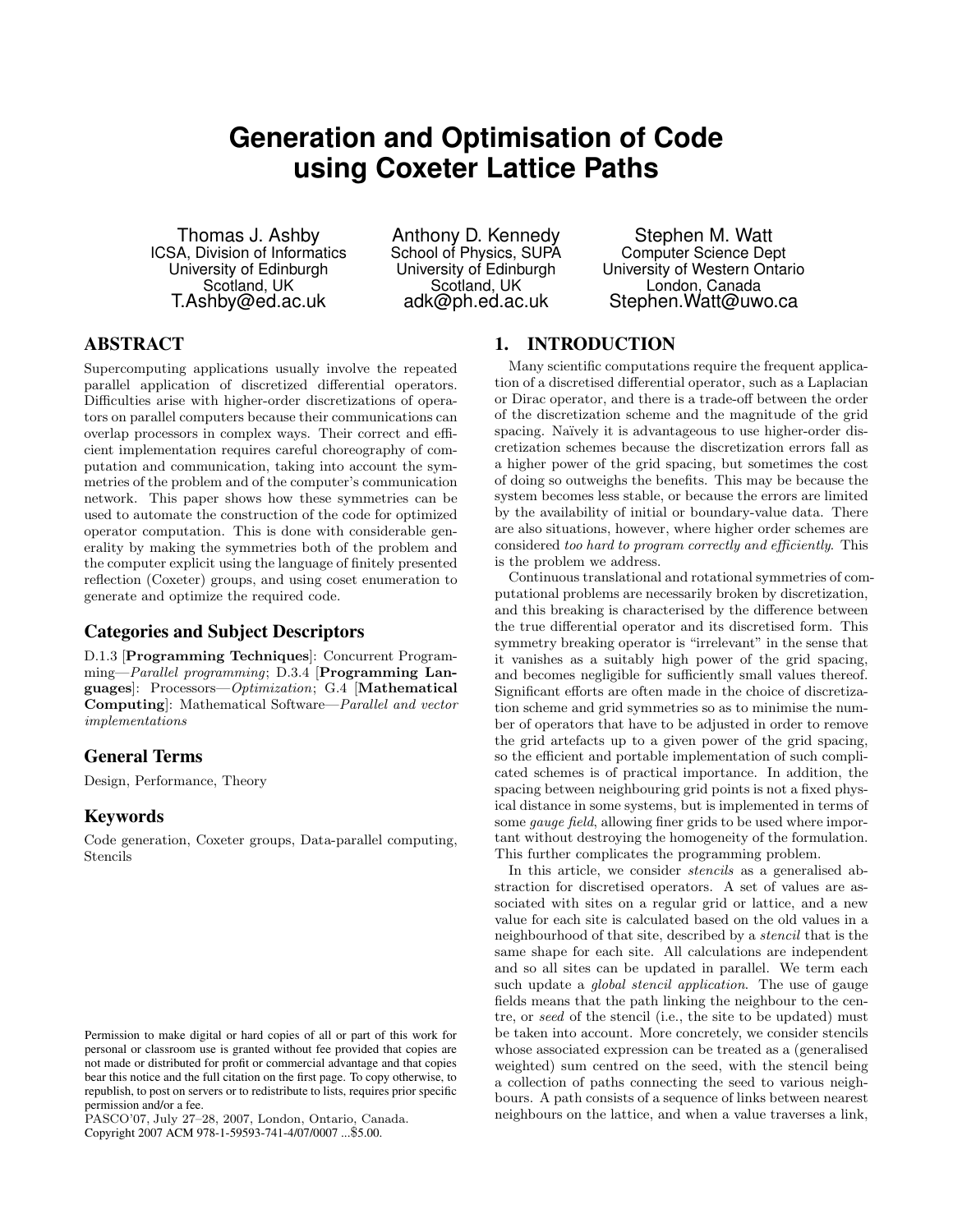it is transformed by the associated link transformation. The value at the end of each path must be transported along it to the seed, being transformed along the way, before it can be incorporated into the sum.

In this paper we describe a to automate the generation and optimisation of kernels, thereby eliminating a labourious part of writing and optimising scientific simulations. The foundation of our approach is group-theoretic, and has its roots in the explicit symmetries of the problem domain and the inter-processor communication network. Our formalism uses the correspondence between discrete reflections on Euclidean space and Coxeter groups to express elements of an arbitrary lattice and individual steps in paths on that lattice, and exploits the group structure to reason about sets of paths. We use the Todd–Coxeter algorithm to enumerate cosets of equivalent paths, giving a powerful yet simple approach to optimisation. Our protoype system can generate large complex stencils for our example problem domain and the optimisations give speedups of up to 2.7 over unoptimised code.

The rest of the paper proceeds as follows: Section [2](#page-1-0) discusses related work, Section [3](#page-1-1) gives the running example, Section [4](#page-1-2) introduces Coxeter groups and their relation to lattices, Section [5](#page-2-0) describes how to recover a lattice from an affine Coxeter group and defines paths on the lattice, Section [6](#page-4-0) discusses group computations with finite lattices, and defines sublattices and how to generate and manipulate sets of paths, Section [7](#page-4-1) describes optimisation of paths, Section [8](#page-6-0) covers some aspects of code generation, Section [9](#page-6-1) describes experimental results, and finally Section [10](#page-7-0) concludes.

#### <span id="page-1-0"></span>2. RELATED WORK

Domain specific libraries (for example, the venerable BLAS) have been a long-standing approach to optimisation for performance-critical numerical applications; highly optimised routines can be supplied by third parties and greatly benefit programs that map naturally on to the abstractions they provide. More recently, there has been considerable interest from the systems community in library generators. The first major advantage they offer is the means to cope with the difficulty in generating highly optimised code for a plethora of complex modern architectures [7, 8, 22]. Secondly they offer wider functionality, thereby blurring or crossing the line between libraries and domain specific languages (DSLs) [1, 11, 13, 14, 20]. Thirdly they can exploit domain specific knowledge using search over algorithmic degrees of freedom to find better performing (or even simply feasible) code [1,5,13]. In this paper, the primary issues are providing the foundation for the restricted DSL in question and establishing algorithmic optimisations, rather than machine tuning.

Stencils are a common idiom in scientific simulation and image processing. Consequently, various authors have considered how to express stencils cleanly using the functions of a domain specific library/language [14, 20]. Approaches to optimisation have included tiling data access to improve cache behaviour [15], removing redundant communication on parallel message passing systems [16], and fusing together the stencil operation with other subsequent operations [14, 20], or with subsequent applications of the same stencil using skewing to reorder loop iterations. Some combine several of these [10,12] or target algorithms with specific uses of stencils [17]. These previous works have been restricted to scalar values at lattice sites, do not accommodate link transformations and are restricted to square 2D lattices (with the exception of [15], which considers a 3D case) rather than the general  $n$  dimensional case with different lattice types. Furthermore, very few of the previous works explicitly deal with communication between compute nodes.

Our prototype is probably most similar to SPIRAL [13] in that it constitutes a small DSL to generate a family of numerical kernels, uses algorithmic knowledge to optimise, and is also based on a symbolic computer algebra system (SPI-RAL is based on GAP [6], our work is based on Aldor [21]). There are various computer algebra packages related to Coxeter groups (e.g.,  $[18]$ , or functionality in  $[2, 6]$ ), but none have been used for code generation. The SPIRAL group is also currently working on group symmetries, although with application to optimisation rather than as a foundation for their DSL [9].

## <span id="page-1-1"></span>3. EXAMPLE

The running example used in this paper associates  $3\times 2$ matrices to lattice sites and  $3 \times 3$  matrices to links. The link transformation is matrix–matrix multiplication. The stencil expression is addition of all the values once they have been transported to the seed. The link transformations are linear, and the addition of site values at the seed<sup>[1](#page-1-3)</sup> distributes over the link transformations. This example is a simplified version of the structure found in an important class of lattice QCD computations.

We use a two dimensional example (Figure [1\)](#page-2-1) as the formalism is clear, but benefits are less obvious; out technique is general and applies directly to higher dimension and arbitrary regular lattice shapes where the complexity of constructing operators by hand is much more daunting.

## <span id="page-1-2"></span>4. COXETER GROUPS AND LATTICES

Although in the context of lattice QCD we are chiefly interested in hypercubic lattices, using Coxeter groups automatically provides the generality to cope with arbitrary lattice types in any number of dimensions. Coxeter groups are finitely presented groups that can be represented by graphs showing the relations between generators [3]. Families of groups with common structure are denoted by a letter, a subscript giving the dimension of the space, and the addition of a tilde for an affine family related to the finite family with the same letter. For example,  $\tilde{B}_2$  is the two-dimensional hypercubic (affine) group,  $B_2$  is the associated finite group and  $\tilde{B}_n$  is the general hypercubic group.

The sites of a discrete regular lattice in Euclidean space of dimension  $n$  (where the lattice and space have equal dimension) can be treated as translations of a single point at the origin. Any translation is the product of two reflections in parallel planes, so the translation group for the lattice is a subgroup of a finitely generated reflection group. As all rotational symmetries are also the product of two (nonparallel) reflections, such a reflection group is the whole symmetry group of the lattice. The Coxeter groups, which have been completely classified, are in one-to-one correspondence with the reflection groups on  $n$  dimensional Euclidean space. Consequently, any discrete regular lattice can be built from the corresponding affine Coxeter group. By showing how to build lattices and paths from these groups we therefore cover all possible lattice types in any number of dimensions.

<span id="page-1-3"></span><sup>1</sup>Site values are taken from a vector space that provides an addition on its elements.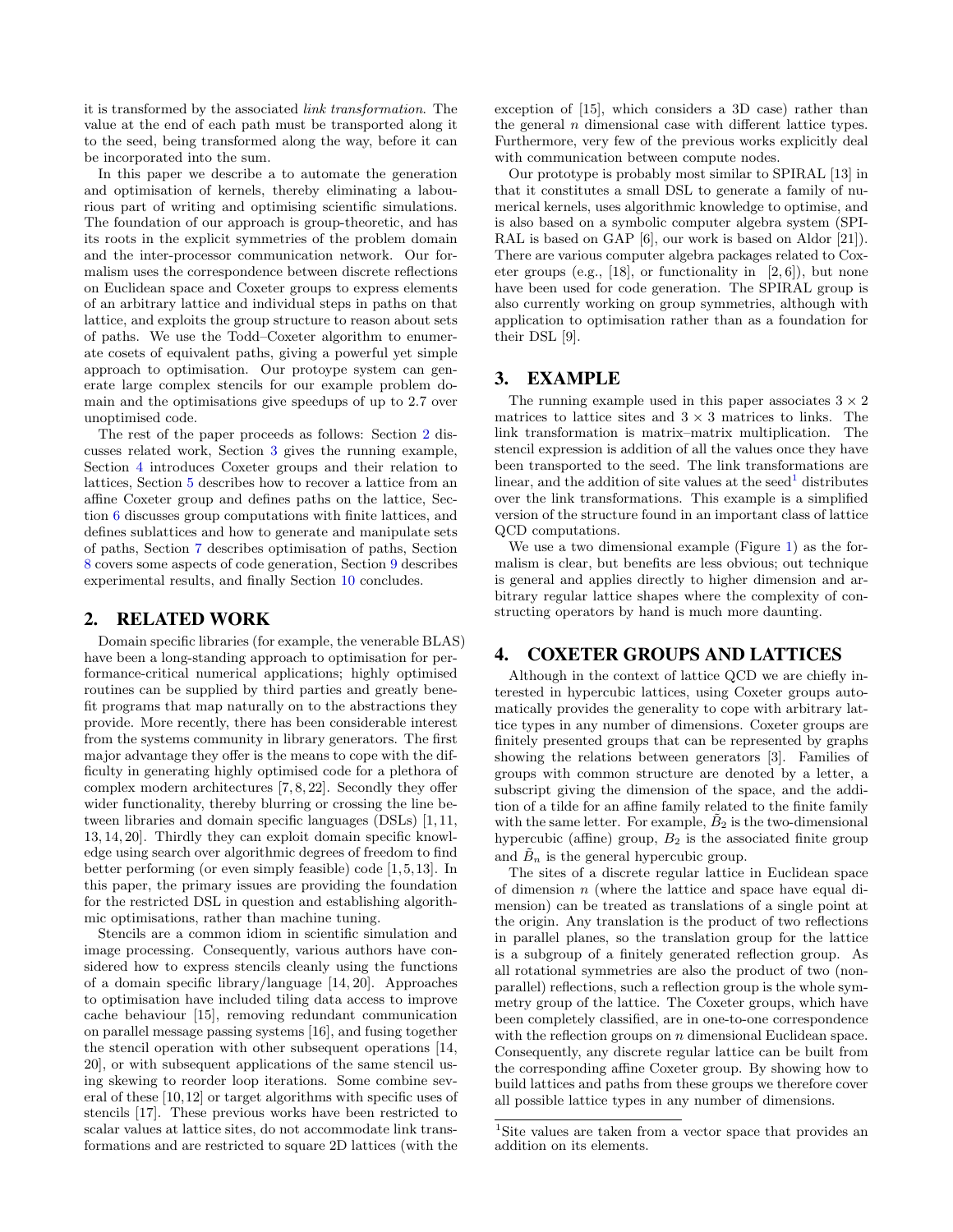

| $U_1U_2v_1+U_1U_3v_2+U_1U_4v_3+$                  |
|---------------------------------------------------|
| $U_5U_6v_3+U_5U_7v_4+U_5U_8v_5+$                  |
| $U_9U_{10}v_5+U_9U_{11}v_6+U_9U_{12}v_7+$         |
| $U_{13}U_{14}v_7+U_{13}U_{15}v_8+U_{13}U_{16}v_1$ |

<span id="page-2-1"></span>Figure 1: On the left is a simple stencil on a two-dimensional square lattice, with the seed point marked as a double ring. The stencil consists of twelve paths all of length two reaching eight different endpoints. The corresponding expression (a sum) is given on the right, and consists of the eight values at the end points  $v_1 \ldots v_8$  and sixteen link transformations  $U_1 \ldots U_{16}$ . For a global stencil application, such an expression would be computed for the stencil centred on each point on the lattice.

# <span id="page-2-0"></span>5. LATTICES AND LATTICE PATHS

#### 5.1 Lattices

As part of the classification process for Coxeter groups [4], Coxeter showed that removing a generator from a graph for any affine group must reduce the group to being finite, and that this can be done by removing any generator. In addition, it is always possible to remove a generator and keep the resulting graph connected  $-$  i.e., the corresponding finite subgroup is irreducible. The first step in generating a lattice from an affine Coxeter group is to choose one such generator. Figure  $2(a)$  shows the Coxeter graph for the two dimensional hypercubic group and the graph of the finite subgroup that results from removing one generator (i.e.,  $e_3$ ). When starting from the finite group, the removed generator is an "extra" generator that makes the group infinite. Given that the finite group contains no translations but the infinite group does, the extra generator must be parallel<sup>[2](#page-2-2)</sup> to one element of the finite group, i.e., the angle between them must be zero. All the other elements that are not parallel to the extra generator form a pair with it such that repeated products of the pair have some finite periodicity specified by the angle between the elements, so the parallel element can always be found by brute force. However, in certain cases there may be formulae to find it directly. For the general hypercubic group, the relationship defining the word in  $B_n$  parallel to the extra generator can be stated as  $\langle R_n(R_{n-1}(\ldots R_3(R_2(e_1))\ldots)), e_{n+1}\rangle = 1$ . The notation  $\langle, \rangle$ indicates Euclidean inner product of the normals to the reflections, and  $R_i(x)$  corresponds to the inner automorphism  $e_i x e_i^{-1}$  and is used to make clear that group element x is being transformed by  $e_i$ . In the two-dimensional hypercubic case, the parallel element is  $R_2(e_1) = e_2e_1e_2^{-1}$ .

The extra generator and its parallel from the finite group give us a translation, one of the generators of the translation group corresponding to the lattice; call this the first translation generator, being  $e_2e_1e_2e_3$  in the example. We derive the other translation generators by appealing to the

<span id="page-2-3"></span>Table 1: Acting on the first translation with the elements of the even subgroup of  $B_2$  to give the generators of the translation subgroup of  $\tilde{B}_2$  and their inverses. Each resulting element is labelled with the corresponding translation direction as it occurs in Figure [2.](#page-3-1) Note that the last two group elements are not those that result from simple application of the automorphisms, but shorter words that give an equivalent transformation. The equivalence of these words is discussed in section [6.1.](#page-4-2)

| Transformation               | Result         | Direction in Figure 2 |
|------------------------------|----------------|-----------------------|
| $1(e_2e_1e_2e_3)$            | $e_2e_1e_2e_3$ |                       |
| $e_1e_2(e_2e_1e_2e_3)$       | $e_2e_3e_2e_1$ |                       |
| $e_2e_1(e_2e_1e_2e_3)$       | $e_1e_2e_3e_2$ |                       |
| $e_1e_2e_1e_2(e_2e_1e_2e_3)$ | $e_3e_2e_1e_2$ | –                     |

correspondence between group elements and affine transformations. The inner automorphisms defined by the elements of the finite group correspond to orthogonal linear similarity transformations and so map translations to translations with the same length. Each inner automorphism thus maps the first translation generator to one of the generators of the translation group or its inverse.

Given that the  $2n$  elements of the finite subgroup map the first translation generator to one of the *n* translation group generators (and their inverses), it is only necessary to deal with the even subgroup of the finite subgroup (i.e., the rotations) whose elements are easy to construct. By applying the automorphism corresponding to each element (except the identity) in the even subgroup of the finite subgroup of the affine Coxeter group to the first translation generator, we get the generators (and their inverses) of the translation subgroup and therefore the lattice. This is shown for the two-dimensional hypercubic case in Table [1.](#page-2-3) Figure [2\(b\)](#page-3-2) shows the translations of the fundamental region that correspond to the translation subgroup. Each translated region corresponds to a lattice point.

<span id="page-2-2"></span><sup>&</sup>lt;sup>2</sup>In the following discussion we identify group elements with their corresponding Euclidean reflection, thus giving sense to phrases such as "parallel group elements"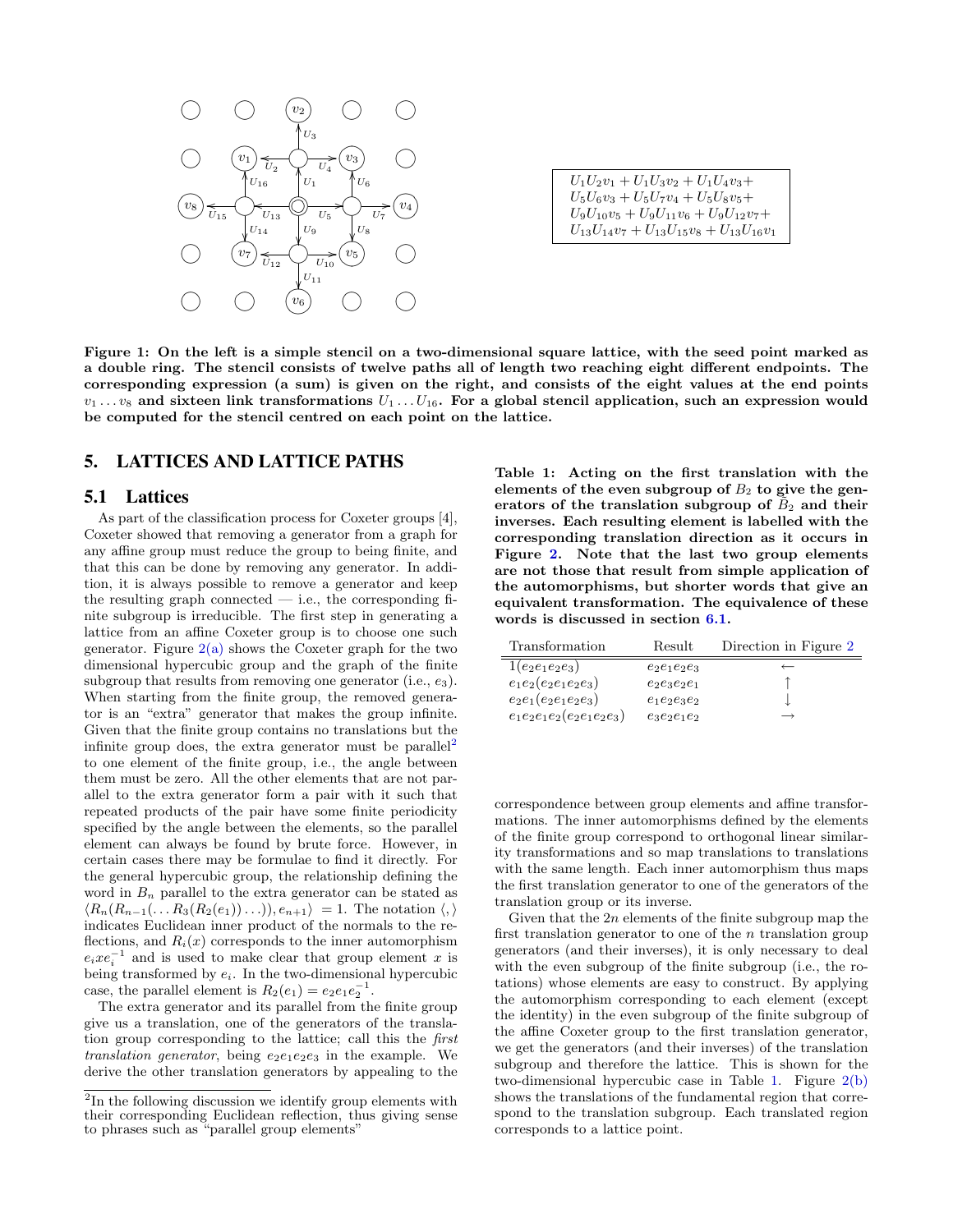<span id="page-3-0"></span>

<span id="page-3-1"></span>Figure 2: On the left is a Table of graphs for Coxeter groups, showing the general form of the hypercubic group and its finite subgroup  $(\bar{B}_n, B_n)$ , and the graphs that correspond to the two-dimensional case used as the running example  $(B_2, B_2)$ . In the latter two graphs the generators have been labelled to correspond to the graphic on the right, which shows each group element of  $B_2$  (and  $B_2$ ) as a reflection in the plane. The fundamental region (bounded by the generating reflections  $e_1$ ,  $e_2$  and  $e_3$ ) and its translations have also been highlighted to show the correspondence between the translations and the points on a two-dimensional lattice. The fundamental region is the smallest region of Euclidean space such that it, together with all of its images under the action of the full Coxeter group, covers the space.

#### 5.2 Lattice Paths

A lattice path consists of a starting point on the lattice s, which is an element of the translation subgroup  $T$  of the affine Coxeter group, and a finite sequence of steps (translations)  $p$ , each of which is represented by a generator (or inverse of a generator) of the translation subgroup. Each step in the sequence represents a translation from the current lattice point to the next point in the path, starting from s. The translations in a sequence are applied from left to right; an example of a lattice path is given in Figure [3.](#page-3-3) The set of such step sequences  $P$  can be treated as the free group generated by the translation subgroup generators  $g_i \in T$ , with lattice paths being members of the direct product  $T \times P$ . Any point reached along a lattice path can be found by taking the required number of steps, treating them as elements of the translation subgroup and multiplying them with the start point using the group operation of the affine Coxeter group.

For lattice QCD calculations we are only interested in paths that never double back – i.e., take a step in a given direction and immediately reverse that step. This is achieved automatically by treating step sequences as elements of a free group, as  $gg^{-1} = 1$  for any free group generator g thus making paths with redundant steps equal to the same paths with the redundancies removed.

Paths that return to where they started (i.e., loops) are important in lattice QCD. A path can be checked to see if it is a loop in a similar way to finding points along the path. Elements of the step sequence are treated as elements of the affine Coxeter group and multiplied together; if the result is the identity then the path is a loop.



<span id="page-3-2"></span>to group elements

<span id="page-3-3"></span> $(1, [e_2e_3e_2e_1, e_2e_1e_2e_3, e_1e_2e_3e_2]) = (1, \uparrow \leftarrow \downarrow)$ 

Figure 3: Below, a lattice path, with above a diagram representing it. The path starts from the origin on the lattice, represented by the identity element. The step sequence is a word in the free group generated by the translation subgroup generators. The directions correspond to the generators given on the right of Figure [2](#page-3-1)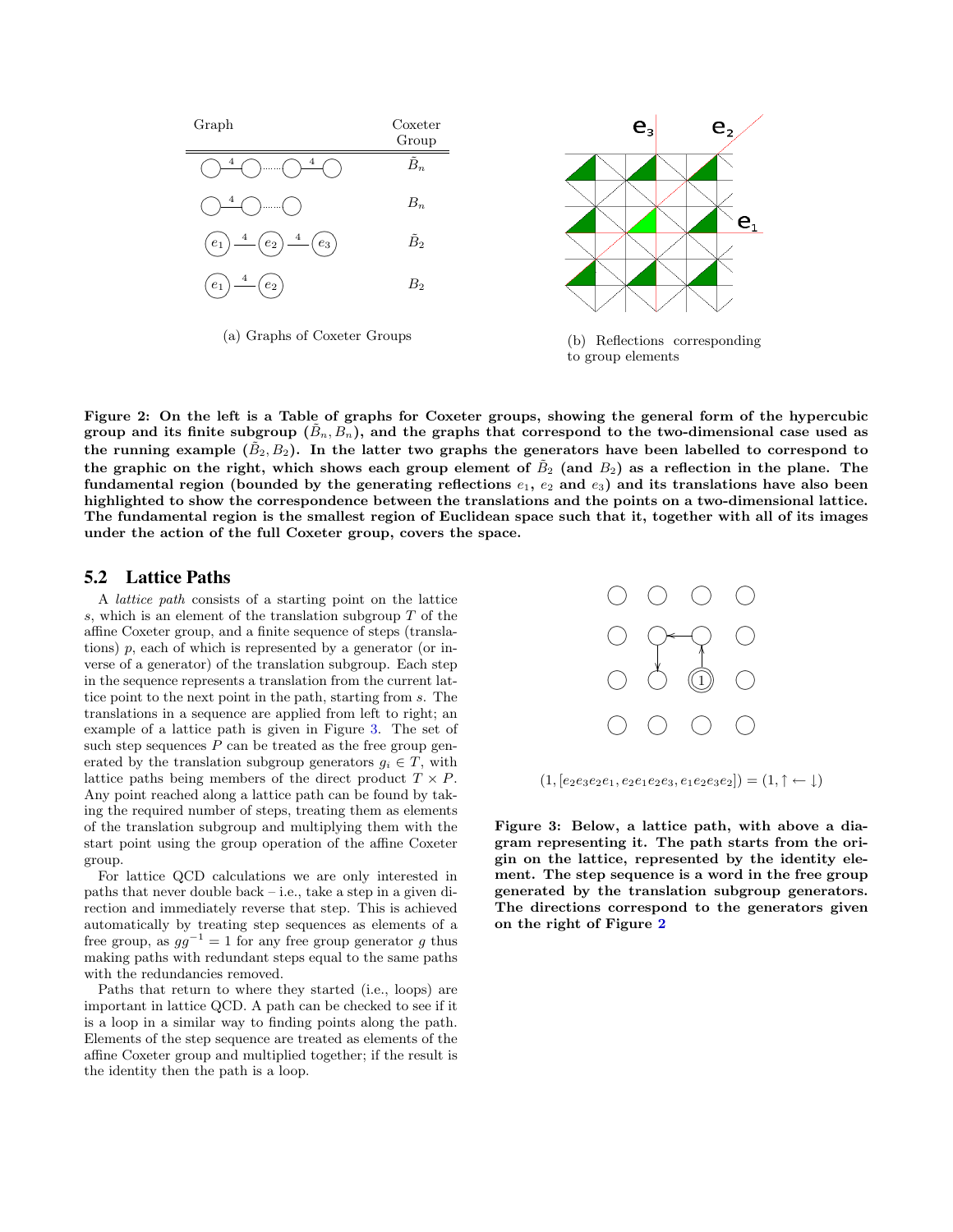# <span id="page-4-0"></span>6. FINITE LATTICES, SUBLATTICES AND PATH GENERATION

## <span id="page-4-2"></span>6.1 Finite Lattices and the Word Problem

The *uniform word problem* is the name given to the task of determining whether two words  $a$  and  $b$  in the generators of a finitely presented group are in fact the same element under the group presentation. This problem has already been mentioned when discussing the shortest words representing the translation subgroup generators in Table [1;](#page-2-3) to pick the shortest representation of a group element requires knowing when two words are equivalent. For a finite group this can be solved in theory by enumerating the group as cosets of the identity using the Todd–Coxeter algorithm [19], although in practice a naïve approach may run out of machine resources or take too long; here we assume that computing with the finite groups in question is always feasible. The same question is known to be undecidable for some infinite groups. This makes doing practical computations with a group corresponding to an infinite lattice potentially difficult. The simplest solution to this problem is to restrict the affine Coxeter group to a finite group.

Although in theory the lattices used for many numerical calculations are infinite, to make computations feasible they are restricted to a finite number of points by imposing some kind of boundary condition. In this work we make the simplifying assumption that the boundary condition is always periodic in all directions<sup>[3](#page-4-3)</sup>. To make group computations practical the infinite lattice can be limited by adding the relation  $g^L = 1$  for g a generator of the translation subgroup, where  $L - 1$  is the side length of the lattice in all dimensions. For example, the infinite two dimensional hypercubic lattice can be restricted to the finite lattice with side length 4 in Figure [1](#page-2-1) by adding the relation  $g^5 = 1$  to the group presentation. It is not possible to specify different side lengths using multiple relations because for any generator a, there exists a rotation r such that  $a^L = 1$  is equivalent to  $b^L = (rar^{-1})^L = ra^Lr^{-1} = 1$  where b is the generator of the translation subgroup that points along the shortest side length L. As such it does not matter which translation subgroup generator is used for the restriction.

Once this restriction has been made it is possible to enumerate the elements of the lattice as a finite group and obtain the group multiplication table, making group calculations straightforward. This applies to all steps, including calculating the translation subgroup generators (and their inverses).

Applying the restriction in this way introduces some problems. For example, it is no longer enough to check for a loop by seeing if the step sequence multiplies to the identity, as this can happen when a path in one direction is as long as the side length of the lattice corresponding to the restricted affine group, owing to the extra relation. In the cases we are interested in (for lattice QCD calculations) this situation would not arise as path lengths are restricted to prevent this from happening; such paths can be of interest (e.g., Polyakov loops) but we do not deal with them directly in this work.

# 6.2 Finite Sublattices on Parallel Machines

A global stencil application is data-parallel and this is often exploited to distribute the work over the processing nodes of a parallel machine. Assuming the lattice dimensions are such that it is possible to distribute the work fairly, each node is assigned a contiguous sublattice of the same size. The points on such a sublattice can be represented by adding a relation to the group corresponding to the infinite lattice as described above, but with a smaller side length that subdivides the side length of the main lattice.

When dealing with computations for per-node sublattices it becomes possible for paths to be long enough to equal the side length of the sublattice, thus raising the possibility of false positives when looking for loops. Consequently certain group computations (such as detecting loops) need to be performed using elements of the parent finite lattice before mapping the result down to the sublattice representing an individual node.

## 6.3 Manipulating Stencils and Generating Lattice Paths

By taking a single stencil to be a collection of elements of the free group (i.e., step sequences  $[p_1 \dots p_n] \in P$ ), the lattice paths representing the computations for a global stencil application on a finite lattice can be enumerated by generating the cross product of the set of free group elements constituting the stencil with the set of lattice points. A stencil with certain symmetries can be generated from an initial set of free group elements by transforming them using elements of the relevant finite Coxeter group as inner automorphisms. A subsequence is transformed by treating each generator in the word as a member of the main (finite) lattice group and transforming it individually. For example, the pair of sequences  $(† \leftarrow)$  and  $(† \uparrow)$  generate the full stencil shown in Figure [1](#page-2-1) when acted on by the corresponding finite Coxeter group (i.e., by reflection and rotation). Similarly, a stencil can be checked for symmetry by ensuring that the transform of each path is already in the stencil. Stencils that consist of all paths of a given length can be generated by enumerating the words in the free group up to some length.

# <span id="page-4-1"></span>7. PATH OPTIMISATION

We examine two types of redundancy; that which arises from common path segments and that which arises from the equivalence of paths for some computations. Both types of redundancy can be further split into cases that are local to an individual stencil and those that result from considering the collection of stencils that make up a global stencil application.

# <span id="page-4-4"></span>7.1 Common Path Segments

When transporting a value to the seed of a stencil, a path is applied in reverse. The corresponding transformation can be represented as an ordered sequence of the links that are traversed, with the final link on the left of the sequence. For example, the first path in the stencil in Figure [1](#page-2-1) is represented as  $U_1U_2$ . This is consistent with notation used for the sequence of transformations that the path constitutes, i.e., given some operand to the right of the (expression representing the) path, the transformations are applied from right to left, i.e.,  $U_1U_2v_1$ . It is also consistent with treating paths as a sequence of translations from the origin to the final point (i.e., from left to right). The extra structure that

<span id="page-4-3"></span><sup>3</sup>Boundary conditions are almost always periodic or antiperiodic in lattice QCD, and the latter can be treated exactly the same way as the periodic case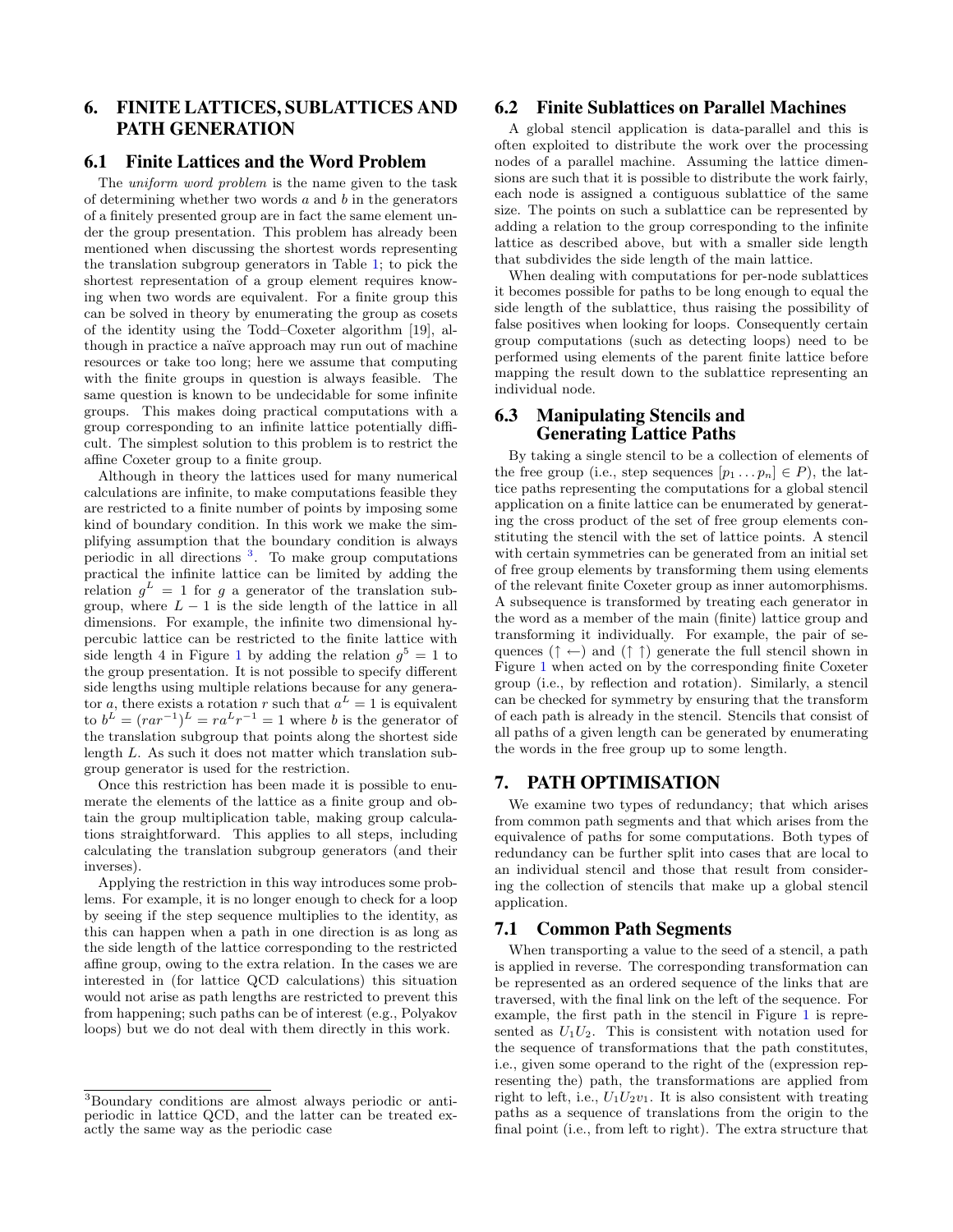|                                                                                                                                    | $U_1U_2v_1+U_1U_3v_2+U_1U_4v_3+$                                                                                 |  |  |  |  |  |
|------------------------------------------------------------------------------------------------------------------------------------|------------------------------------------------------------------------------------------------------------------|--|--|--|--|--|
| $U_5U_6v_3+U_5U_7v_4+U_5U_8v_5+$<br>$U_9U_{10}v_5+U_9U_{11}v_6+U_9U_{12}v_7+$<br>$U_{13}U_{14}v_7+U_{13}U_{15}v_8+U_{13}U_{16}v_1$ |                                                                                                                  |  |  |  |  |  |
|                                                                                                                                    | $U_1(U_2v_1+U_3v_2+U_4v_3)+$                                                                                     |  |  |  |  |  |
| $\Rightarrow$                                                                                                                      | $U_5(U_6v_3+U_7v_4+U_8v_5)+$<br>$U_9(U_{10}v_5+U_{11}v_6+U_{12}v_7)+$<br>$U_{13}(U_{14}v_7+U_{15}v_8+U_{16}v_1)$ |  |  |  |  |  |

<span id="page-5-0"></span>Figure 4: Common prefix elimination applied to the stencil expression from Figure [1](#page-2-1)

allows optimisation is the fact that a stencil expression consists of a combination of the transported values where the operation used to combine them distributes over the link transformations. Combining the expressions corresponding to two paths that have steps (and therefore transformations) in common and performing such a distribution amounts to factorisation of the expressions involved.

Taking a single stencil in isolation, common path segment elimination equates to removing common path prefixes. If the representations of any two paths have a common prefix, then it can be factored out. In other words, once two values have been transported to the same site (other than the seed) they can be combined and a single value can then be transported thereafter, thereby avoiding the need to apply the sequence of link transformations corresponding to the common prefix twice (i.e., to two different values). An example of this as applied to Figure [1](#page-2-1) is given in Figure [4.](#page-5-0) While this optimisation saves computation, it requires extra space to hold the intermediate result that is being accumulated before being propagated over the common prefix (i.e., the subterms in parentheses).

The factoring is performed in a straightforward manner by constructing trees representing sets of step sequences with common prefixes. The set of paths is first divided into subsets representing individual trees, based on the first step in the sequence. Each set is then further divided based on the second step, and a branch is added to each tree for each step corresponding to a nonempty subset. This continues until all the necessary steps have been added to the tree. The amount of extra storage required for the factored computation is determined by the order in which parts of the expression are evaluated and the number of levels of branching that exist in the tree. This trade-off between total computation, expression ordering and space requirements implies a nontrivial trade-off affecting performance on a real machine (e.g. involving amount of arithmetic, cache locality and cache footprint respectively), but for the moment we make the simplification that prefix factoring is always beneficial and the order of path segment computation is irrelevant; a more detailed study is left to future work.

For a global stencil application there is a case analogous to common prefix elimination; the common section is at the beginning of the paths rather than the end  $-$  i.e., a single value is destined for several different stencil expressions. This *scatter* optimisation is just the dual of the *gather* optimisation discussed above, with factorisation of a complimentary stencil defining the different seeds that a value is to be sent to, rather than where values are coming from. As such it offers the same path prefix savings when treating individ-

ual stencils separately. Note that when scattering, a value is only combined with other values at the end of any given path. The two approaches can be synthesised by alternating the steps of a scatter with a step that combines values at intermediate nodes before pushing them further down a path resulting in common postfix elimination as well; see Figure [5.](#page-6-2) This form of cross-stencil optimisation is not further investigated in this paper however, as it is more complex to implement than the single stencil case and suffers from very rapid increases in required storage for intermediate results.

#### 7.2 Path Equivalence

For some computations, sets of paths can be grouped into equivalence classes owing to some algebraic property of the associated expressions that result in them producing the same answer. Thus, it is only necessary to compute the expression corresponding to one representative from each equivalence class. Note that these equivalence relations only apply for certain computations, as opposed to common path segments elimination which is always applicable (assuming distributivity). The two equivalence relations used as an example in this paper are reversal and cyclic permutation of loops, redundancies that arise from computing matrix traces of the values produced by paths.

Of the two equivalence relations, reversal is local to individual stencils as the path must start and end at the same point, whereas cyclic permutation exists between loops from different stencils. For the sake of uniformity, the same technique is used for both local and global equivalences. It requires that the equivalence relation is embodied by a function that takes a lattice path in a finite lattice to another equivalent lattice path such that starting from any element of an equivalence class (i.e., a path) it is possible to reach a given element by iterating the function – i.e., there is a least one element that serves as the root of the class. If the set of lattice paths being grouped into equivalence classes is finite and the function embodying the equivalence relation is closed under the set then the equivalence classes can be found as follows. By applying the function to each lattice path once we get a set of ordered pairs of elements. These pairs can be sorted into sets where no element of any pair is present in more than one set. These sets denote the transitive closure of the equivalence function starting from any element, and all individual elements present in a given set are equivalent.

The function for path reversal is trivial to construct. Cyclic permutation requires multiplying the first step in the sequence with the lattice path start point to give a new start point, and a cyclic shift of the step sequence elements. The loops that are to be sorted into equivalence classes can be found using the methods described earlier in the paper. For these two examples the choice of representative for the equivalence class is unimportant, but in the general case there may be an advantage to applying some criterion. For example, where paths of different length can be equivalent it may be better to choose the representative as the shortest path to minimise the necessary amount of computation. Also, it is better to pick representatives such that the set of paths to be computed from each seed point is the same; this simplifies code generation.

Note that removing redundant equivalent paths ought to be done before common path segment elimination to save effort in the latter step.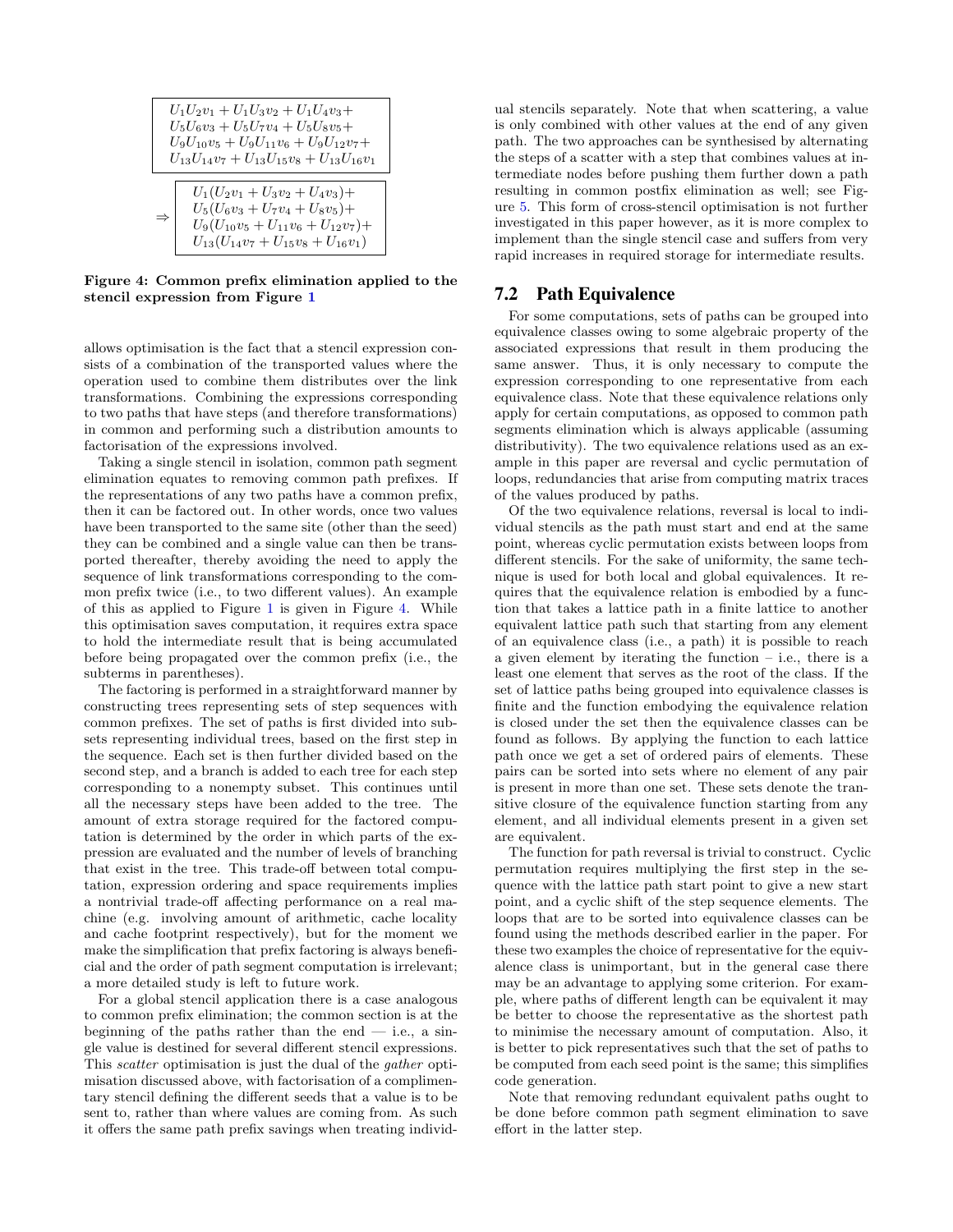

<span id="page-6-2"></span>Figure 5: A diagram and the corresponding expression showing how common postfix elimination might be applied to paths from different scatter stencils (based on the example in Figure [1\)](#page-2-1). The values at  $s_1$ ,  $s_2$ ,  $s_3$ and  $s_4$  are scattered to the point in the centre (to give  $t_1, \ldots$  etc), combined in various ways and the results are then scattered back to contribute to  $s_1^{new}$  . . . etc. This postfix optimisation saves a total of 8 link traversals on top of prefix elimination for the paths shown. Note that these are only partial expressions taken from a number of stencils (hence the ellipsis for  $s_1^{new}$  etc).

#### <span id="page-6-0"></span>8. CODE GENERATION

Code generation for a single node machine is quite straightforward. The first step is to group together contiguous sets of points in the lattice that have the same stencil structure. The second step is to generate loops over the contiguous sets of points, where the body of the loop is generated from the expression tree for the required stencil. The seed of the stencil and the stencil paths are used to calculate the offsets for site values and link transformations used in an expression. The typical case would be a single loop over all the points in the lattice applying the same stencil. This may be complicated slightly by boundary conditions requiring separate loops for boundary points, but this is not necessary in our example assuming that the indexing function used to retrieve values and link transformations takes the wraparound of the boundary condition into account (this is a common technique based on pre-computing arrays of pointers to neighbours).

Generating code for the nodes of a parallel machine is more interesting. Code for expressions based on paths contained entirely within a local sublattice is generated in the same way as before. In contrast, an expression involving a path that crosses a boundary between two sub volumes requires part of the expression for that path to be computed on one node, communication of an intermediate value from that node to its neighbour (where the centre of the stencil resides) and further computations on the "home" node. This can be viewed as a special type of boundary condition that applies for all sublattices. An example of this is shown in Figure  $6(a)$ . This can be extended to paths that cross multiple boundaries.

When paths cross boundaries, the symmetry of the computation across the machine can be exploited to automatically insert communications primitives in the correct place and arrange the global computation. Given that each node must compute the same set of stencils, when the home node requires a neighbour to perform some computation on its behalf for some stencil, the neighbour in the opposite direction will also require some computation from the home node for the stencil in the equivalent position on that neighbouring node. The points visited by the relevant path are generated by computing the destination of each step using the group corresponding to the lattice subvolume local to the node. This automatically causes the path to wrap around

when it crosses the boundary of the subvolume as a result of the extra relation. Generating code for the expression proceeds as before, except that any step that causes the path to wraparound requires insertion of a send-and-receive communication primitive. This denotes that the value should be communicated to a neighbour and simultaneously the necessary value should be received from the other neighbour in the opposite direction. This approach can be extended in a straightforward manner to trees representing a combination of some number of paths. Note that prefix factoring for this type of path equates to a reduction in communication on a parallel machine, which is likely to be an important optimisation. An example of this using pseudo-code is given in Figure  $6(b)$ . Our approach thus exploits the underlying symmetry of the problem and its expression using Coxeter groups to get parallel code generation for free.

If the problem has a symmetry group  $G$  (for example the hypercubic group in four dimensions), and it is to be run on a parallel computer with a communications network with symmetry group  $H$ , where  $H$  is a subgroup of  $G$ , then the work to be carried out on any node corresponds to a coset in  $G/H$ . The data parallel program to be run on each node may then be constructed using the Todd-Coxeter algorithm to enumerate the elements of this coset. An example would be a problem with four-dimensional hypercubic symmetry running on a machine with a three-dimensional hypercubic network.

It suffices, of course, for a subgroup of  $H$  to be a subgroup of  $G$ : for instance a machine with an  $\Omega$ -network (essentially an infinite dimensional hypercube) has a 4 dimensional hypercube as a subgroup, and this can be embedded in our problem group. (All this means is that not all the wires in the communication network would be used.)

#### <span id="page-6-1"></span>9. RESULTS

We have prototyped the framework and optimisation techniques described in this paper using a system written in Aldor [21]. While experimental work is ongoing, we have initial single processor results demonstrating the effectiveness of common path segment elimination. The experiments were performed on a Pentium 4 workstation, using a twodimensional lattice with  $500^2$  sites and a three-dimensional lattice with  $50^3$ , and path lengths of 2, 3 and 4, where site values and link transforms are  $2 \times 3$  and  $3 \times 3$  complex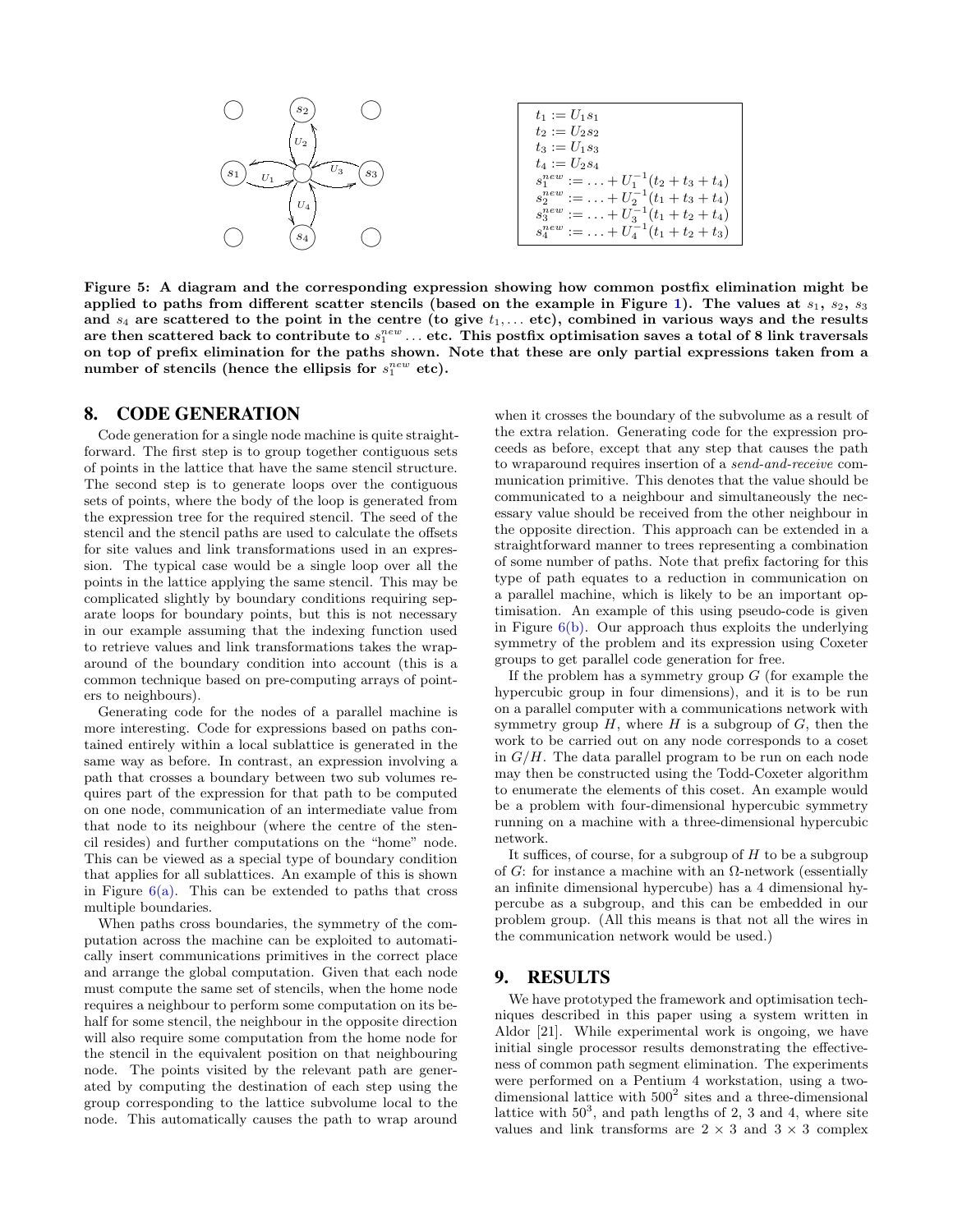<span id="page-7-1"></span>

(a) Two sublattices and paths that cross their boundaries

Figure 6: This Figure shows two paths that start at point s and cross the boundary of a  $3 \times 3$  sublattice, and how the simultaneous computation of these paths for each sublattice is arranged. The dotted arrows represent the computation on the local node required by the neighbour on the left, corresponding to the parts of the paths that cross onto the neighbour on the right. The local node first performs the computation corresponding to the dotted paths, and then passes that result to the left whilst receiving the corresponding result from the right. It then performs the remainder of the computation locally. Pseudo-code corresponding to this is given on the right.

<span id="page-7-3"></span>Table 2: Experimental results for low dimension

| Dimn | Path           | Unfactored |         | Factored   |         | Speedup |
|------|----------------|------------|---------|------------|---------|---------|
|      | Length         | LOC        | time(s) | <b>LOC</b> | time(s) |         |
|      |                |            |         |            |         |         |
| 2D   | $\overline{2}$ | 37         | 4.00    | 37         | 2.98    | 1.34    |
|      | 3              | 145        | 16.93   | 121        | 9.50    | 1.78    |
|      | 4              | 541        | 67.04   | 373        | 28.90   | 2.31    |
| 3D   | $\overline{2}$ | 91         | 3.96    | 79         | 2.69    | 1.47    |
|      | 3              | 601        | 25.32   | 409        | 12.12   | 2.08    |
|      | 4              | 3751       | 144.40  | 2059       | 53.33   | 2.70    |
|      |                |            |         |            |         |         |

matrices respectively. Each experiment uses one single stencil with all paths of that length, generated automatically by enumeration. The results are given in Table [2.](#page-7-3) The complexity of the resulting stencils can clearly be seen in the number of lines required to encode them; there is approximately one call to a function per line, where each function performs some matrix operation such as applying a link transformation or adding together site values. The performance improvements are signifcant, with speedups of 1.34 to 2.7. The results also show that the importance of optimisation increases rapidly as the dimension and path length of the stencil increases.

#### <span id="page-7-0"></span>10. CONCLUSION

In this article we have shown how to generate any shape discrete regular lattice with an arbitrary number of dimensions and sets of paths on those lattices using the theory of Coxeter groups. This formalism can be used to reason about inter-processor communications and sets of paths and to manipulate the corresponding expressions. We use this to enable optimisations and automate code generation for a parallel machine. Although here applied to lattice QCD, the same techniques could be applied to generating code for any problem that requires such stencil computations. The optimisations in our prototype give significant speedups.

There are several possible extensions to this work, such as examining the performance trade-off between extra space <span id="page-7-2"></span>and computation (Section [7.1\)](#page-4-4) and implementing more traditional optimisations such as loop unrolling, tiling etc. and especially prefetching, which is known to be important for this type of code. An interesting addition to code generation for parallel machines would be message vectorisation. If generating large numbers of paths turns out to be computationally expensive, it may be necessary to investigate alternative representations of groups, such as using subgroups of permutation groups. More theoretical extensions include investigating different embeddings of higher dimensional lattices into lower dimensional machines, and handling cases where it is cheaper to communicate link transformations rather than the values themselves.

#### 11. REFERENCES

- [1] G. Baumgartner, A. Auer, D. E. Bernholdt, A. Bibireata, V. Choppella, D. Cociorva, X. Gao, R. J. Harrison, S. Hirata, S. Krishanmoorthy, S. Krishnan, C.-C. Lam, Q. Lu, M. Nooijen, R. M. Pitzer, J. Ramanujam, P. Sadayappan, and A. Sibiryakov. Synthesis of high-performance parallel programs for a class of ab initio quantum chemistry models. Proceedings of the IEEE, 93(2), 2005. special issue on "Program Generation, Optimization, and Adaptation."
- [2] W. Bosma, J. Cannon, and G. Matthews. Programming with algebraic structures: design of the magma language. In M. Giesbrecht, editor, Proceedings of the 1994 International Symposium on Symbolic and Algebraic Computation, pages 52–57, Oxford, 1994. ACM.
- [3] N. Bourbaki. Groupes et Algèbre de Lie, chapter IV–VI. Hermann, Paris, 1968.
- [4] H. S. M. Coxeter. Regular Polytopes. Dover, New York, 1973.
- [5] M. Frigo and S. G. Johnson. The design and implementation of FFTW3. Proceedings of the IEEE, 93(2):216–231, 2005. special issue on "Program Generation, Optimization, and Platform Adaptation."
- [6] The GAP Group, University of St. Andrews, UK. GAP – Groups, Algorithms, and Programming, 2006.